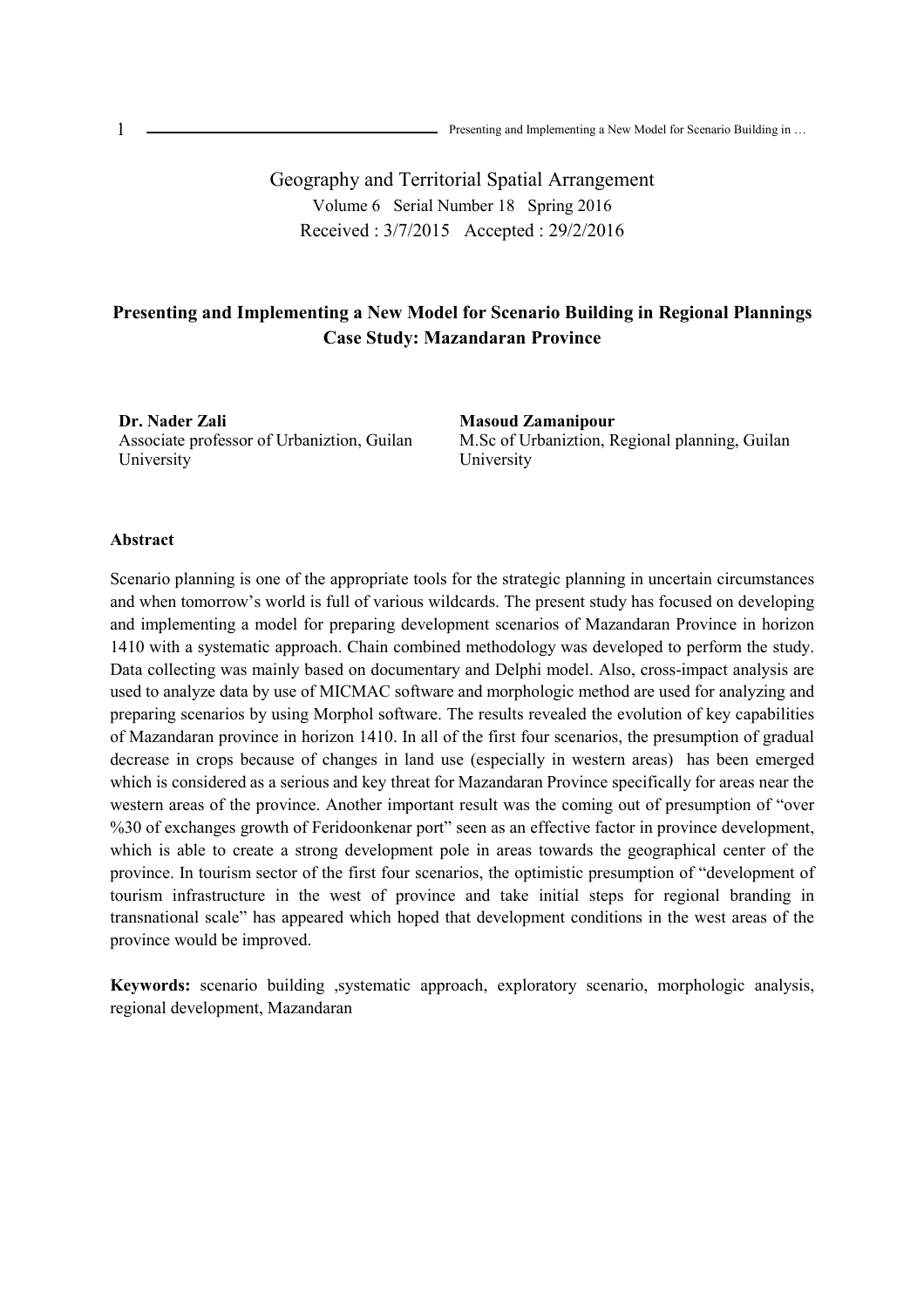Geography and Territorial Spatial Arrangement Volume 6 Serial Number 18 Spring 2016 Received : 17/6/2015 Accepted : 24/1/2016

### **Modeling the Urban Development and Analysis of Neighborhood Effect Using the Integration Cellular Automata Model and Majority OWA Approach**

**Meysam Aghamohammadi** M.Sc of Geographical information systems (GIS), K.N.Toosi University

**Dr. Mohammad Taleai**  Professor M.Sc of Geographical information systems (GIS), K.N.Toosi University

Faculty Member of Geomatics Eng, Bojnord

**Ghasem Javadi** 

University

**Dr. Mohammad Karimi**  Professor M.Sc of Geographical information systems (GIS), K.N.Toosi University

#### **Abstract**

Cities like living organisms will become more complex from the structure point of view and become greater from physical view and following this physical growth, their economical, social and cultural development is changed gradually. Always the physical environment of the cities are under the effect of such mechanism and factors which will change during the time by the economical, social, cultural, political , environmental progresses and changes. Also these impacts impose new changes on the feature and physical landscape of the city. Therefore, Preventing the unbalanced and uncontrolled growth of cities has high importance because of high value of land. Therefore, modeling and forecasting of land use changes in future have become more important for urban managers and other decision makers. The Cellular Automata model has vastly been used in temporal-spatial changes simulation because of its simple and dynamic structure and the power of geospatial analysis. In this paper, with considering the existing limitations in current cellular pattern, a combined automata model has been presented which is an integration of the cellular computational structure and multi criteria decision making approach, Majority OWA. The Cellular Automata model uses average method for combining land use suitability maps and computing the total general suitability that it is not suitable in many applications. But Majority OWA approach considers opinion of majority for combining several criteria to evaluate an alternative, so incorporation the two approaches cited can rectify one of the important defects in cellular automata model. This article, at first, by implementation of the proposed model for simulation of Shiraz city's propagation between 2004 to 2009 years and then obtained results have evaluated.Comparing the obtained results in this article for year 2009 by the data obtained from satellite photos in this year shows that using Majority OWA method can model urban development process by 60% accuracy which in comparing with accuracy 53% of CA model, better results can be achieved. The research findings is a forward step, because the proposed model by increasing the capability of Cellular Automata in modeling the complicated location processes has achieved a better accuracy. The results obtained from this modeling can be presented to the urban planners as an appropriate tool for taking optimum decisions.

**Keywords:** Urban Development, Geospatial Information Systems, Cellular Automata, OWA, Majority OWA, Fuzzy quantifiers.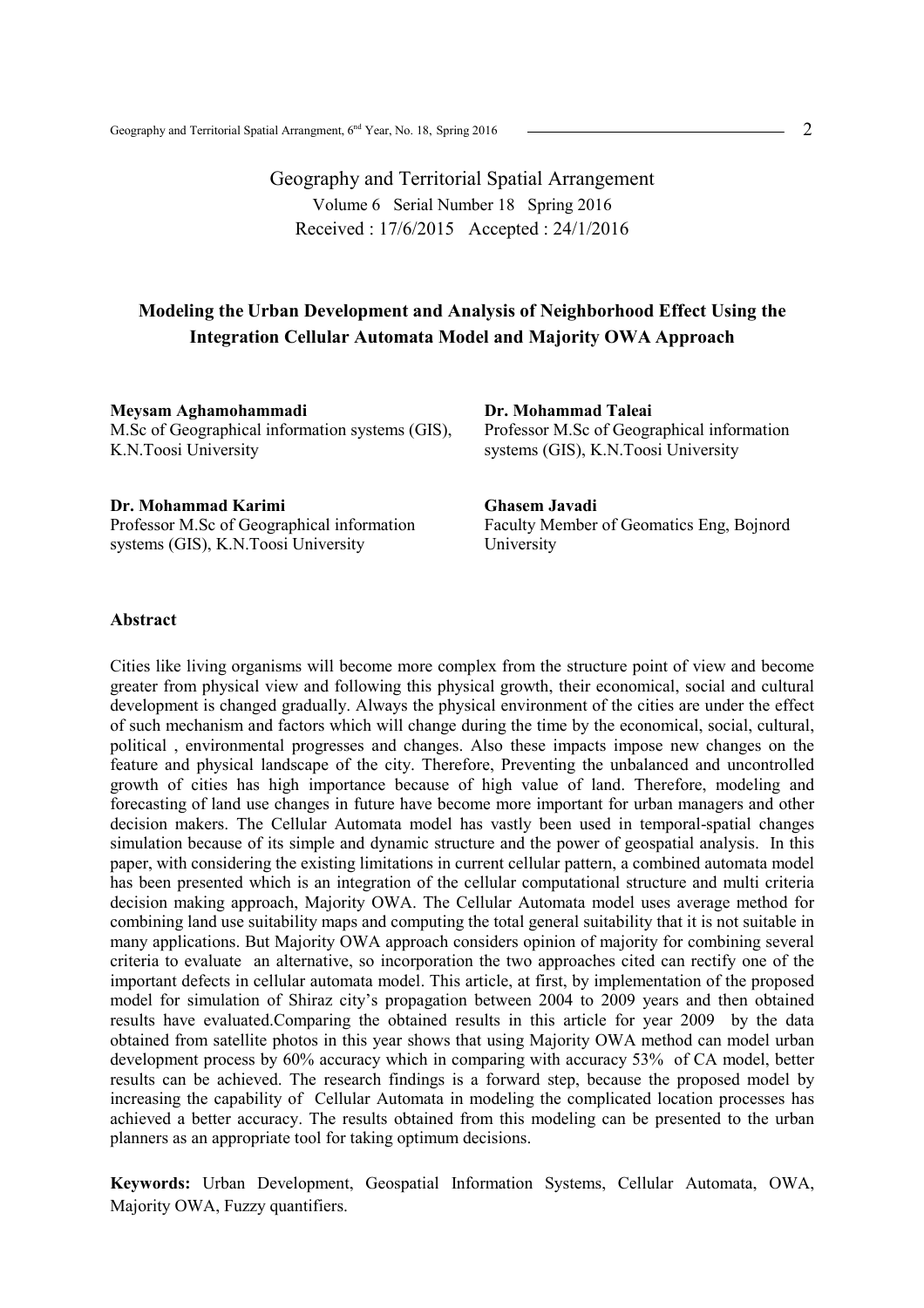Geography and Territorial Spatial Arrangement Volume 6 Serial Number 18 Spring 2016 Received : 10/7/2015 Accepted : 28/2/2016

## **Assessment and Analysis of Safety in Urban Parks Case Study: Jahrom City**

**Dr. Issa Ebrahimzadeh**  Professor of Geography and Urban Planning, Sistan and Baluchestan University

**Mojtaba Rusta** 

Ph.D. candidate of Geography and Urban Planning, Sistan and Baluchestan University

#### **Abstract**

Given that the physical development of cities and modern lifestyle has created the demand for the development and creation of green spaces and Parks in the cities, surely, safety arrangements for Parks is of the necessities which is important for the municipalities and always has engaged the mind of urban planners and designers.This paper focuses on the evaluation and analyzing the safety of urban parks in Jahrom. This study, based on the aim is of applied one and from the view point of nature and method is of descriptive-analytical one. The statistical society of this research is Jahrom city which by Cochran formula , the volume of the sample was as selected 180 people and the obtained data were analyzed by using factor analysis and T tests and Spss software. Results of the study show that the mean to the total safety in the under study parks is 2.57%. The highest mean of safety is related National Garden Park (13.3 percent). Chamran (2.6 percent), kouhsar (2.53 percent), Reyhaneh (2.46 percent), parkshahr (2.4 percent) and Golestan (2.26percent) are at the next levels. The analyzed 54 primary indices were combined to 6 factors that inclued legible design, safety, health, physical access, and lighting, a sense of safety and physical safety Based on the results of factor analysis, and the results of the factor analysis indicate that the first factor explains lonely 30.96 percent of variance . The second factor 17.128%, the third one 16.087%, the fourth one 17.731 percent, the fifth one 3.528% and the sixth 2.711 accordingly calculate the percentage of the variance.

**Keywords:** Safety, urban parks, City of Jahrom.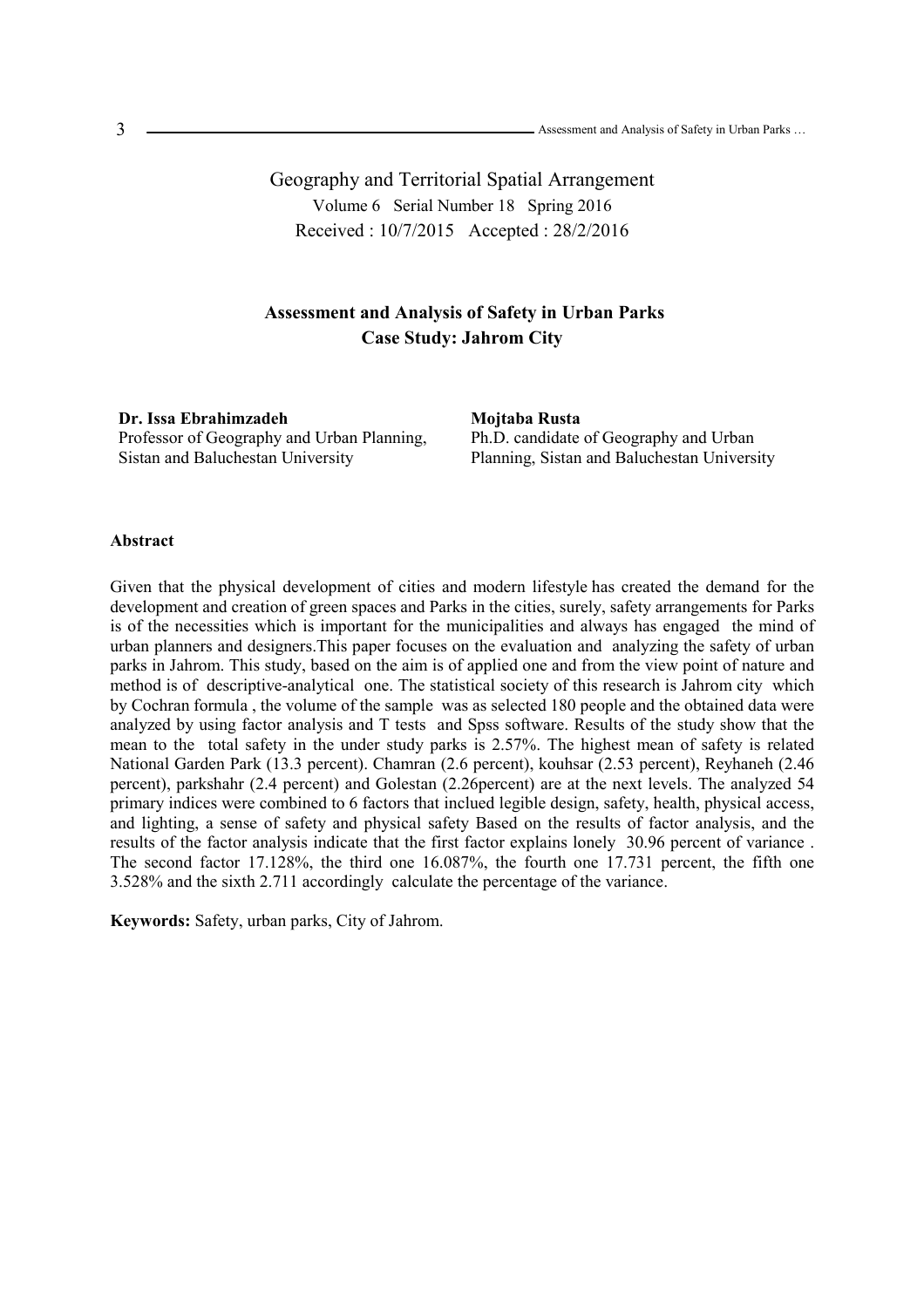Geography and Territorial Spatial Arrangement Volume 6 Serial Number 18 Spring 2016 Received : 3/5/2015 Accepted : 30/12/2015

## **Evaluating the Capability of Qurkhod Protected Area for Extensive and Intensive Tourism**

#### **Mojtaba Ghadimi**

MSc student of Environment Department of Natural Resources, Isfahan University of Technology, Isfahan, Iran

#### **Dr. Alireza Saffianian**

Associate Professor, Department of Natural Resource, Isfahan University of Technology, Isfahan, Iran

### **Abstract**

Qurkhod protected area with an area of 43000 hectaresis located at the North Khorasan province and adjencent to Golestan national park. The area by having special settlement specifications, different wild life species and tourism attractios has a high potential for planning and tourism development.The current study was conducted to evaluate environmental capability of the area for extensive and intensive recreation. For this purpose, firsty the appropriate criteria for both extensive and intensive recreation were defined and since for each of functions, simultaneous evaluation of several criteria is needed, then multi-criteria evaluation method was used. Four criteria for extensive recreation and 12 criteria for intensive recreation and a limit layer for inhabitat of index species has been considered. The basic maps for each criteria was prepared and standardized by fuzzy method. Analytical hierarchy process (AHP) was used for weighting criteria and the Weighted Linear Combination (WLC) method used for combining the layers. The results showed that nearly 4800 hectares (approximately %11) of Qurkhod protected area was suitable for intensive outdoor recreation implementation, while nearly 3200 hectares (approximately %8) had the ideal conditions for extensive outdoor recreation development. Physical carrying capacity of the area was estimaed at about 11 persons per hectare.

**Keywords:**Ourdoor recreation, Multi-criteria evaluation method, Qurkod Protected Area, Carrying capacity, Espakho Temple

**Dr. Mansoureh Malekian**  Assistant Professor Department of Natural Resource, Isfahan University of Technology, Isfahan, Iran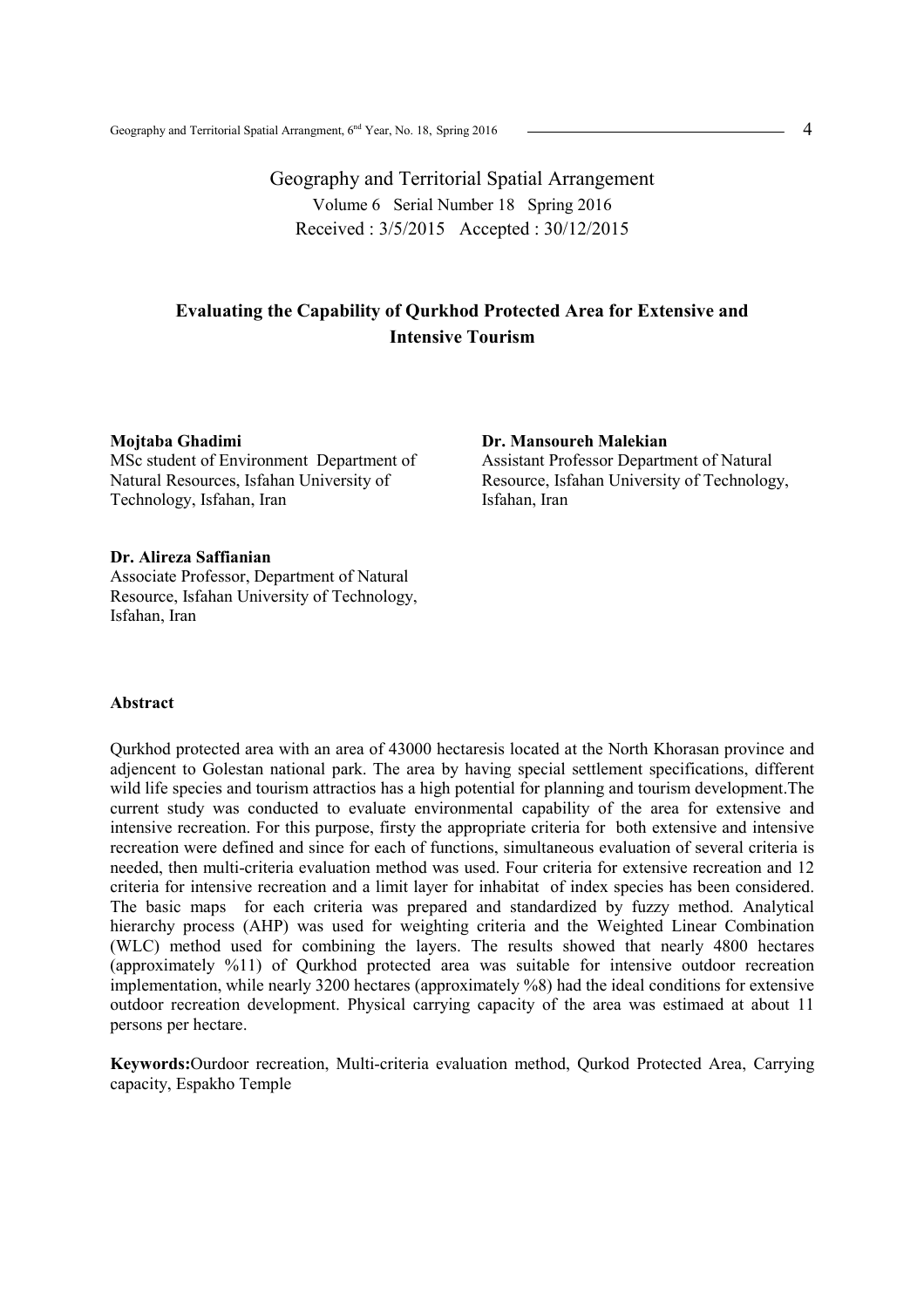Geography and Territorial Spatial Arrangement Volume 6 Serial Number 18 Spring 2016 Received : 12/7/2015 Accepted : 4/3/2016

# **Locating the Residential Lands Using Multi- Criteria Assessment Method (TOPSIS) Case Study: Behbahan City**

**Dr. Hojat Sheikhi**  Member of Scientific board, Ilam University

**Marziye Gharibi**  M.Sc student of architecture, Ilam University

**Mostafa Manavi**  B.S of architecture, Ramhormoz Education **Office** 

#### **Abstract**

Residential uses are the most important function of any city that have occupied the largest part of the cities. Supply of housing quality is one of the main objectives of housing programs in developed countries and providing this quality is one of the most serious challenges that housing policies and programs are faced with. The first important feature for adequate housing, is its land. Because the house that is placed in unsuitable location can not provide the requirements of its residents, even if it is appropriate. Therefore, the correct locating of housing in addition to improving the quality of housing will also reduce costs. In this survey, the researcher tries to find prone vacant land for residential establishment in order to achieve the most important purpose of the research that is locating of residential lands and due to the need for new residential buildings in Behbahan. Then it has investigated that the options have the potential for residential establishment or not?" and " Which one is more suitable for this purpose?". For this purpose, in this project after performing library studies and identifying the criteria needed to residential locating, three points of the city have been selected for residential establishment. After attending in these places and doing field activities, these three sites were scored based on criteria listed. We used "bipolar- scale" to change qualitative data into quantitative data. Finally, decision making matrix include alternatives rates is provided. After doing all the TOPSIS method steps that is elaborated in this text, one option is introduced as the best choice among the three options. Then, these areas were closely visited. Surveys conducted, and questioning of the experts about the status of selected sites, confirm the validity of selected options and the accuracy of the TOPSIS method.

**Keywords:** locating, locating steps, residential, multi - criteria decision making method (Topsis), Behbahan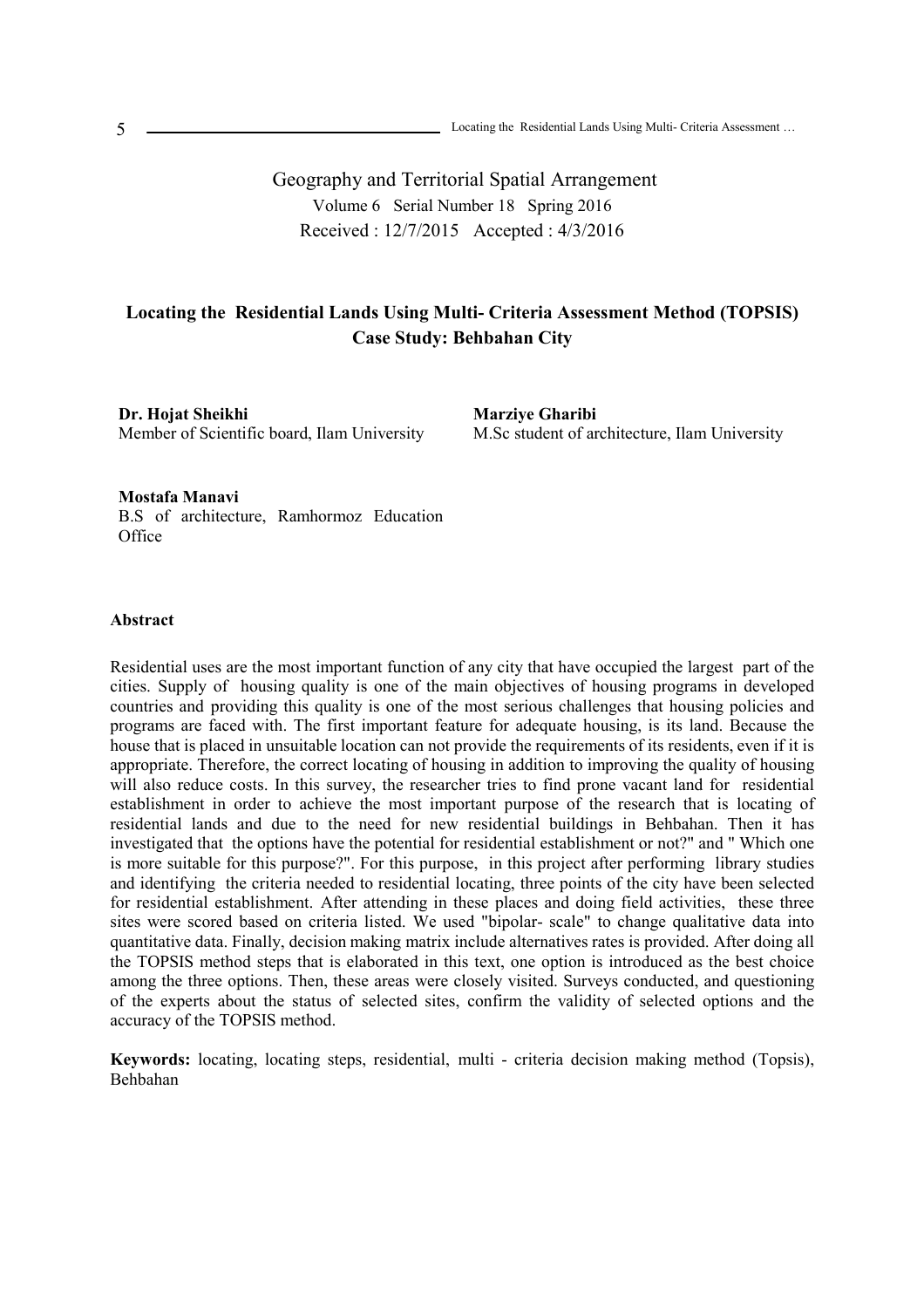Geography and Territorial Spatial Arrangement Volume 6 Serial Number 18 Spring 2016 Received : 30/5/2015 Accepted : 4/2/2016

## **Analyzing the Geographical Factors Effective on the Household Livelihood in Rural Settlements Case Study: Township Qasrqand**

**Dr. Faramarz Barimani**  Associate Professor of Geography and Rural Planning, Mazandaran University

**Hadi Rasti**  Ph.D candidate of Geography and Rural Planning, Isfahan University

**Islam Reisi**  M.Sc student of Geography and Rural Planning, Ferdowsi Mashhad University

**Masoud Mohammad-Zadeh**  M.Sc of Geography and Rural Planning, Ferdowsi Mashhad University

#### **Abstract**

Livelihood assets (human, physical, natural, financial, social) in fact are considered as the determinant of the life base of the living of people in human settlements especially in rural areas. These assets in the form of livelihood approach can be applied as a framework for better understanding and analysis of the role of people in rural areas development. Hence the present study while assessing the livelihood assets in rural areas of Qasrgqand township, has analyzed the effective geographical impacts on it. In this regard, the most important factors affecting the geographical can be named spatial, demographic and economic factors. Research method is the descriptive - analytical and statistical population are rural residents of Qasrgqand township. Number of samples are 329 rural headed households from 23 nominated villages. Data were collected through questionnaires by randomly and were analyzed by statistical methods in software SPSS software environment . In this study, the independent variables are the effective geographical factors and the dependent variable is the household's livelihood. Overall results indicate a low level of livelihood of households in rural areas with an average value of (2.19) and indicate the weakness in infrastructure and assets of livelihood (except social capital). Also according to the results, all the variables of spatial (establishment feature, connecting situation, type of access road, distance from centers of penetrating) are affective on the livelihood of rural People. Among the demographic factors, population size and family size have no relationship with the level of households' livelihood. But ratio of literacy and emigrating during the last 7 years (2006 up to 2013respectively shows a direct relationship and meaningful inverse relationship with the level of household's livelihood. Among the economic factors (average of income, employment rate and ownership average) and level of household's livelihood, there is a positive and meaningful relationship.Among all geographical factors, economic factors with coefficient of 0.425 show the highest effect and spatial factors with coefficient -0.142 the lowest effect on the household livelihood.

**Keywords:** Geographical factors, Livelihood assets , Rural settlements, Qasrqand Township.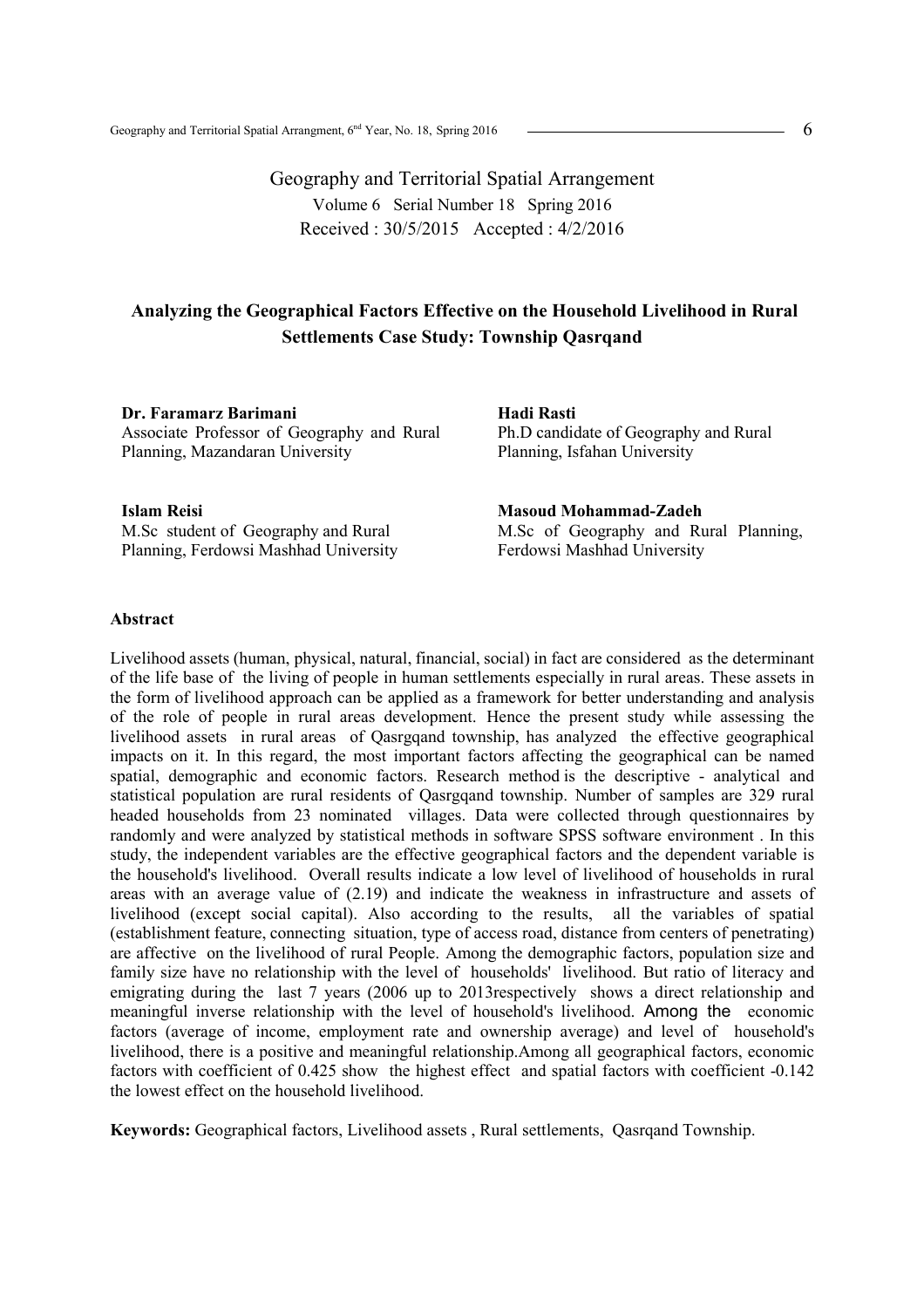Geography and Territorial Spatial Arrangement Volume 6 Serial Number 18 Spring 2016 Received : 29/6/2015 Accepted : 22/2/2016

# **Recognizing and Designing an Optimum Locating Pattern by the Emphasis on Combining the Knowledge-Based and Data-Based Methods in Decision Making Level by Using GIS ( by emphasis on economical zoning of Tehran)**

**Qadir Ashournejad**  Ph.D Student in RS & GIS, Tehran University

**Dr. Najmeh Neysani Samani**  Assistant Professor, Tehran University

**Reza Aghataher**  Master of GIS, Tehran University **Dr. Ali Darvishi Boloorani**  Professor Assistant, Tehran University

**Mohsen Jafari**  Master of GIS, Khajeh Nasir Toosi University of Technology

**Mohammad Fallah Zezooli**  Master of RS & GIS, Islamic Azad University

#### **Abastract**

Using GIS in locating has a history that is as old as the presence of GIS itself. This ability is used in different studies which some how engaging with location features. Time and operational cost saving are the main advantages of this system. Therefore, using GIS technology in site-selection and other related activities guarantees better, faster, and more accurate results with lowers costs. Ever since, siteselection has been done by various methods with different models. In most of these studies and also the studies which is about space zoning, It should be mentioned that few studies have done using data-based methods. ( objective methods). Therefore, investigating and recognizing an optimum pattern in combining the various Knowledge-based and Data-based techniques and models in GIS and how to combining the results (Decision Fusion) to select the best site with sufficient precision seems necessart. Furthermore, the method of integtrating the results obtained from different methods in GIS is among the items which is less considered in the studies.In this research, Knowledge-based and Data-based methods have been used to primary zoning of the geographical space and prioritizing the recognized optimum sites. Also, recommended pattern used to identify each mentioned techniques properties with respect to the results of a case study (economical zoning of the urban space and prioritizing the optimum zones) have described as a finding. Results of assessment shows that the three Data-based methods (RBFLN, Fuzzy Clustering and PNN) have better performance in comparing with Knowledge-based methods (SAW, GCA and Fuzzy Logic). Furthermore, Tajrish, Enghlab and 15th Khordad squares gain the firs rank in ranking by multi-criteria techniques by quality criteria.

**Keywords:** Site-selection, Data-driven and Knowledge-driven methods, Decision fusion, GIS.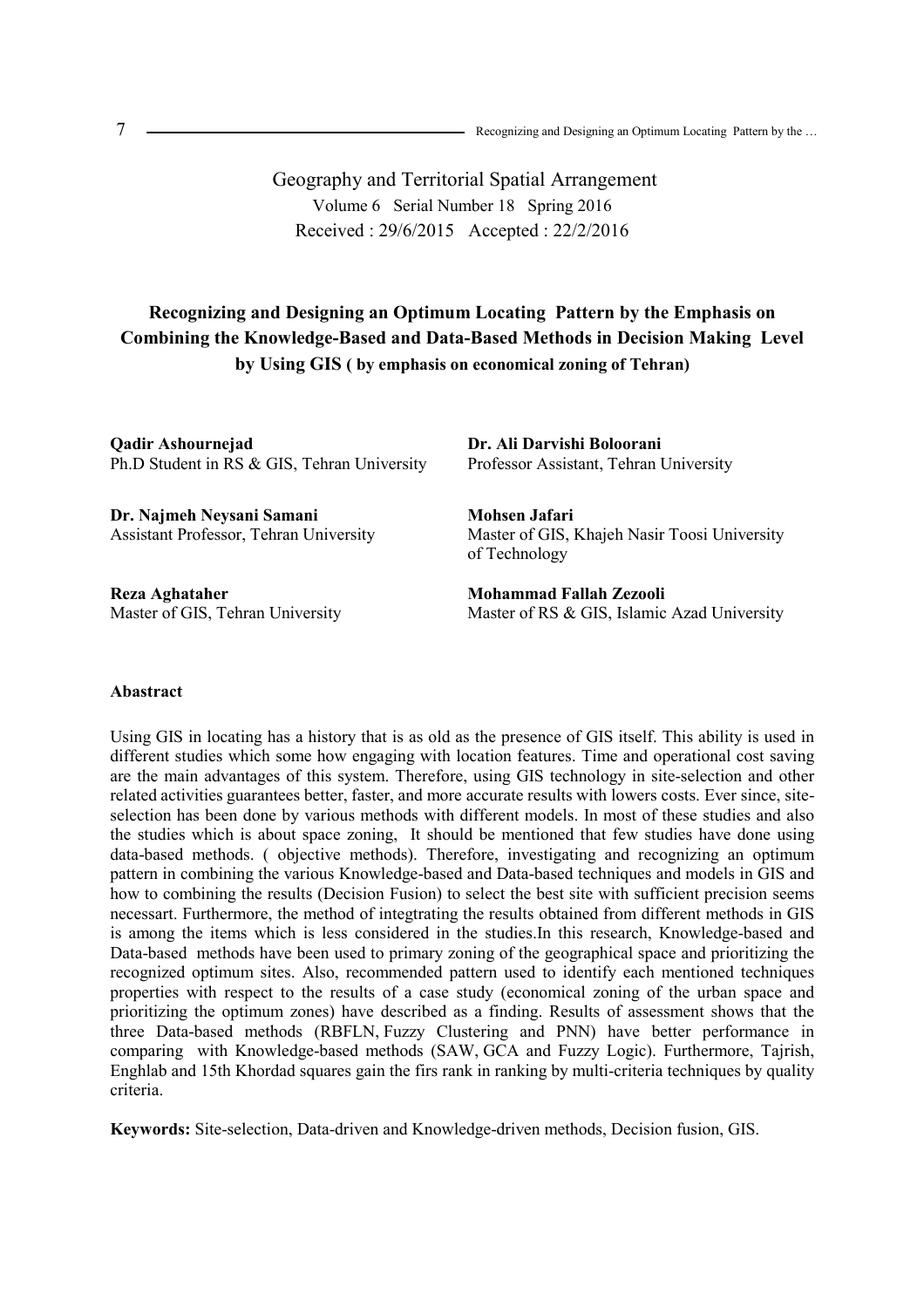Geography and Territorial Spatial Arrangement Volume 6 Serial Number 18 Spring 2016 Received : 15/6/2015 Accepted : 9/2/2016

## **Strategic Planning of Rural Tourism Development in Rural Areas of Khuzestan Province Case Study: Shivand Village in Eizeh Township**

**Hashem Norouzi Fard**  PhD Candidate ofGeography and Urban Planning-Semnan Islamic Azad University

**Dr. Mohammadamin Korasani**  Professor Assistant of Geography and Rural Planning- Tehran University

#### **Abstract**

Tourism is one of the growing industries in the world and countries in all stages of development are increasingly dependent on it. Tourism, as an intersectional industry encompasses various activities and has direct and indirect interactions with all sectors of the economy, society and culture. Shivand Village in Dehdez District of Eize township can enjoy the numerous tourism potentials. Identifying these capabilities and provide the infrastructures required for tourism development, could be a factor in the development of this region. Therefore, the present study used survey method and field studies to determine the strengths, weaknesses, opportunities and threats presented by the SWOT method for tourism development in the village of Shivand. Results show that beauty and unique landscapes and gardens and green fields are the most important internal strength factors and unaffordability of welfare and accomodation facilities are as the most important internal weakness factor, increase of motivation for travel and recreation is the most important opportunity for tourism development and cultivated lands and farms destruction is most important threat for tourism development in Shivand village. The study findings show that the strategies for providing and performing tourism development programs by using the states' validities, enjoying the competing advantages of the region for attraction of tourists, provision of encouraging packages for investors of private part for developing tourism facilities in the area and planning for attraction of tourists based on the created leisure time in urban socities , respectively are the most important nominated strategies for performance of tourism development in Shivand village .

**Keywords:** rural tourism, strategic analysis, Shyvand village, SWOT method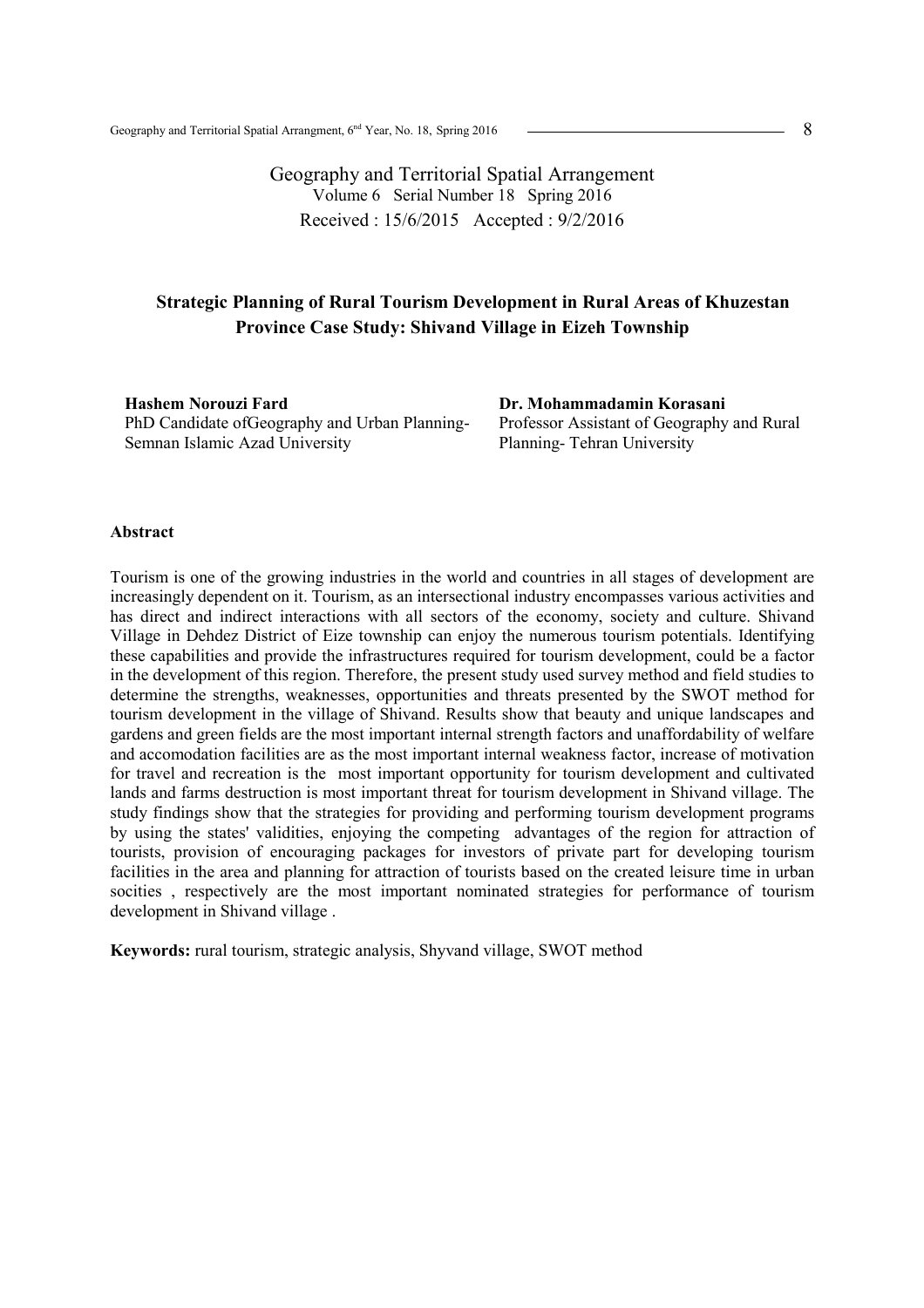Geography and Territorial Spatial Arrangement Volume 6 Serial Number 18 Spring 2016 Received : 31/5/2015 Accepted : 6/2/2016

## **Study and Analysis of Urban Tourism Space to Provide Tourism Specialroute Case Study:City of Kerman**

**Mohsen kamandari**  phD candidate of Geography and Urban planning, Ferdovsi Mashad University

**Dr. Reza MostofiAlmamaleki**  Associate professor of Geography, Yazd University

#### **Abstract**

Today, cities have always been considered as one of the most important tourists' destinations. Consequently, the urban tourism is one of the most tourism types, thus discipline in cities' tourism spaces is an unavoidable necessity for urban management and planning. Urban tourism planning requires accurate identification of tourism spaces within the city. These spaces have been developed from three linear, spot and surface patterns that can be significant with tourists' tourism process and their Motion. City of Kerman due to having leisure and tourism attractions and having suitable infrastructures have appealed many tourists in each year, so that the present research aims to determine tourism Specific route in City of Kerman for the purpose of organizing tourism spaces with a systematic look into management and planning process of urban tourism spaces. Descriptive-analytic method has been used in this study that the data were collected through field and library study, and questionnaire has been used in survey method, and the sample size  $(N=357)$  has been determined using Cochran formula, so that the questionnaire has been distributed in random among the tourists. Then, the data have been analyzed in GIS software so that after merging linear and spot patterns and motionprocess of tourist in access to attractions, the specific tourism routeWhich consists of the distance between Arg square Up to Intersection north-east and distance between Moshtagie square Up to Atashkedeh street were determined in Kerman city. According to the research findings, it was specified that a systematic attitude is needed to propose a suitable Special pattern so as to determine specific tourism route, considering the attraction rate of tourism destinations, observe tourists' preferences in selecting the trips within the city, and apply urbanization principles and standards in selection of optimal paths, which it must be included of maximum tourists' motion density.

**Keywords:** urban tourism, tourism Spatial, tourism Specialroute , KermanCity.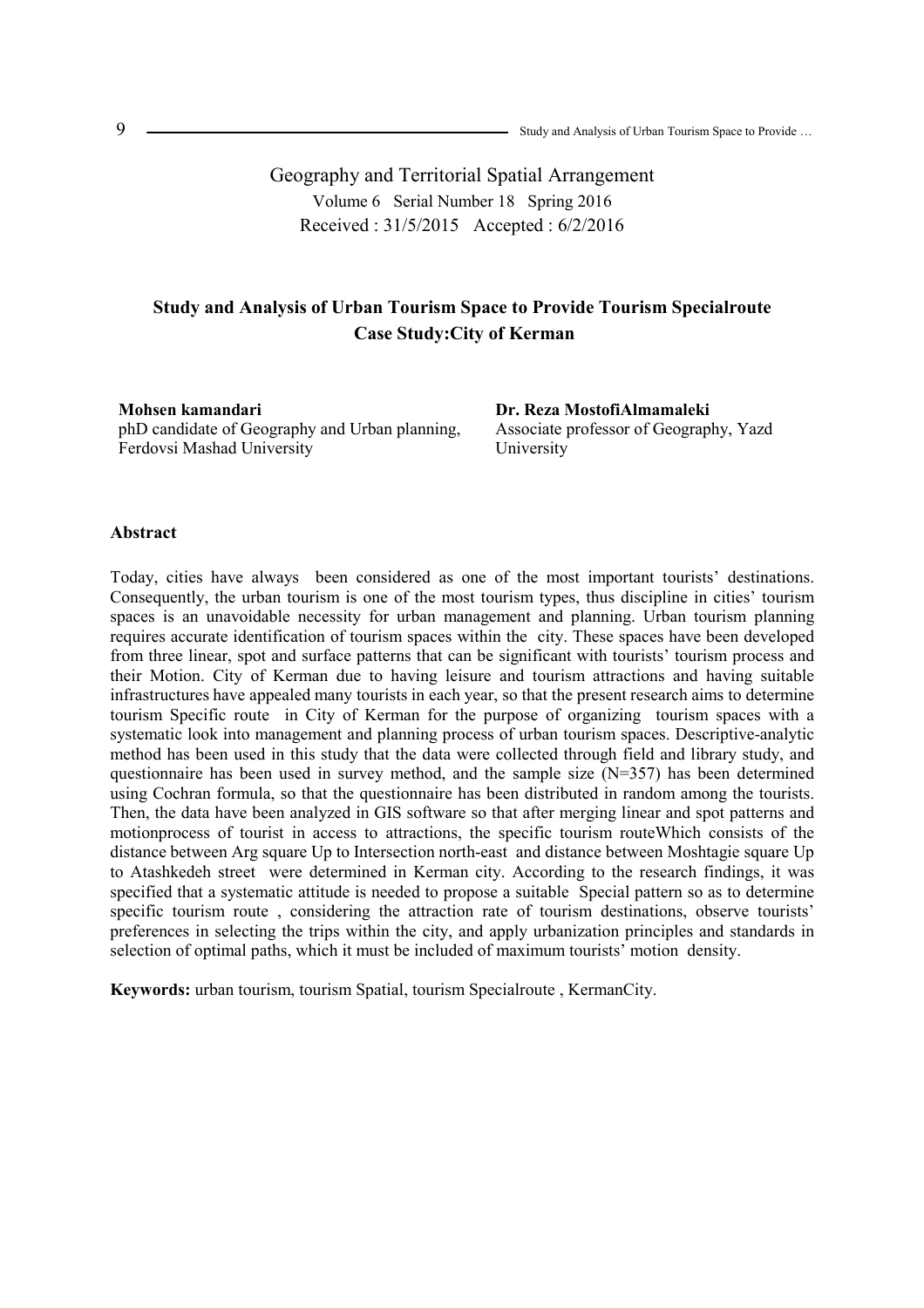Geography and Territorial Spatial Arrangement Volume 6 Serial Number 18 Spring 2016 Received : 7/5/2015 Accepted : 27/12/2015

## **Simulating the Role of Caspian Sea on the Occurrence of Regional Scale Precipitation Over Southern Coast of Caspian Sea**

**Meysam Karkhaneh**  M.Sc of Climatology, Ferdowsi Mashhad University

**Dr. Abbas Mofidi**  Professor Assistant of Climatology, Ferdowsi Mashhad University

**Dr. Azar Zarrin**  Professor Assistant of Climatology, Ferdowsi Mashhad University

### **Abstract**

The main purpose of this research is to study the role of Caspian Sea on the rainfall occurrence in the southern coast of Caspian Sea. The ICTP Regional Climate Model (RegCM4) coupled with a Lake model was used to investigate the role of Caspian Sea at regional scale. The NCEP/NCAR reanalysis dataset were used as the initial and lateral boundary conditions and the eliminated Caspian Sea condition was compared with the control and was made for 2003-2005. The result indicate that changing the rainfall amount in southern coast of Caspian Sea is generally related to the intensity of northerly wind blowing over the Caspian Sea. The simulation indicates that by eliminating Caspian Sea, most of the rainfall changes would occur in the southern coast of Caspian Sea. The role of Caspian Sea is different according to season and the most regional effect of Caspian Sea is observed in autumn and winter and lower effects is shown in spring. However, by eliminating the Caspian Sea, the most rainfall reduction occurs in southwestern to southern parts of the Caspian Sea. The findings also indicate that Caspian Sea will play a more effective and widespread role when the wind blows more strongly compared with the time when it blows with a less intensity. Eliminating the Caspian Sea, ascending air significantly decreases by increasing the surface drag and decreasing the wind velocity in the southern coastlines. This mechanism would accompany with the evaporation amount reduction, decreasing moisture transport from sea surface and decrease of rainfall in the farthermost south regions of the sea. However, RegCM4 model faced with a challenge in enhancing the amount and spatial distribution of spring precipitation over the area, even though; the results are acceptable and reliable for all other seasons.

**Keywords:** Caspian Sea, Southern Coast of the Caspian Sea, Precipitation, RegCM4, Lake Model, Simulation.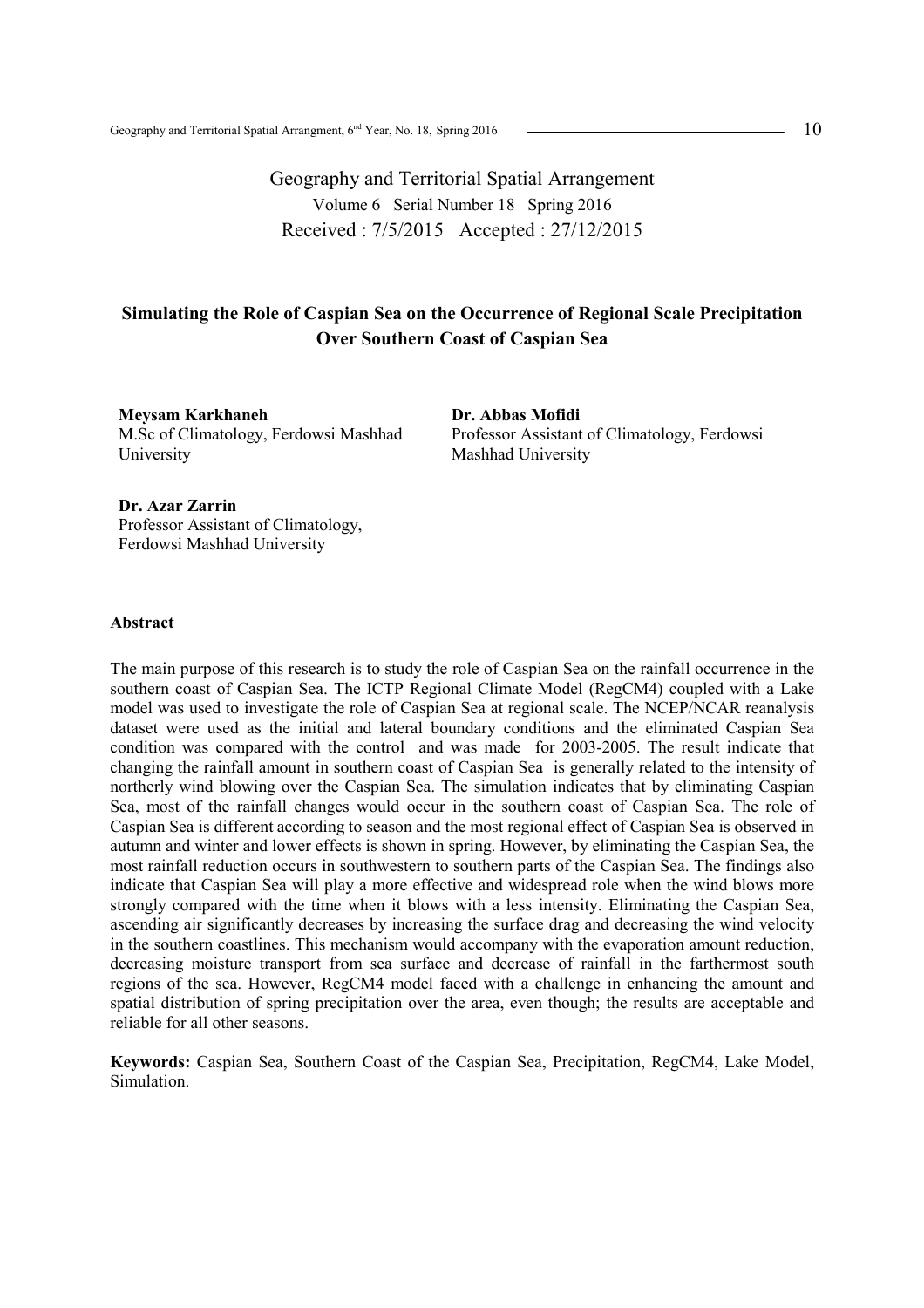Geography and Territorial Spatial Arrangement Volume 6 Serial Number 18 Spring 2016 Received : 10/6/2015 Accepted : 29/1/2016

## **Presenting an Optimal Green Space Model Regarding Sustainable Urban Development Indices Case Study: Zone 8 of Tabriz**

**Dr. Hossein Nazmfar**  Associate Professor of Geography and Urban planning , Mohaghegh Ardabili University

**Zahra Kamelifar**  phD candidate of Geography and Urban planning , Tabriz University

### **Abstract**

The concept of sustainable development is based on generating a balance in environment and in terms of spatial , the cities are the most important intersection of human and environment. Therefore, attention to the urban lifestyles and planning, in order to establish ecological balance in cities is essential for sustainable urban development. Among the 10 districts of Tabriz metropolitan, zone 8, due to historical, cultural, heritage and tourism is one of the most strategic and important areas. The district's location as the central tissue of Tabriz, has doubled the importance of expansion of green spaces and urban parks .Present study is an Analytical-descriptive research, which has been provided by the functional nature. This study has attempted to present an appropriate pattern of spatial arrangement of urban green spaces in the study area with respect to parameters of sustainable urban development using a combination of capabilities of GIS and TOPSIS model. In this research, after selecting the effective criteria and weighting them, by combining these criteria using TOPSIS model which is compensatory model in multi-criteria decision systems, the optimal places for the use of green spaces in district 8 of Tabriz Municipality was selected. According to TOPSIS model's output map and comparing it with landuse map of the study area, it was found that the suitable land for creating green spaces are in large proportion of land use. In the following ,according to the high air and noise pollution in the study area due to its central location in the city ,proper native species has been introduced to prevent air and noise pollution. The use of native plant species and proper planning of urban green space will cause the diversity, beauty and improve the ecological environment and ultimately will also bring the environmental sustainability of cities. Therefore planning to create a sustainable green space in this area to achieve a sustainable urban environment is essential and this planning must be led toward the direction which followed Stability and costs reduction.

**Keywords:** Green space ,Sustainable development, TOPSIS model, Tabriz 8 municipality district.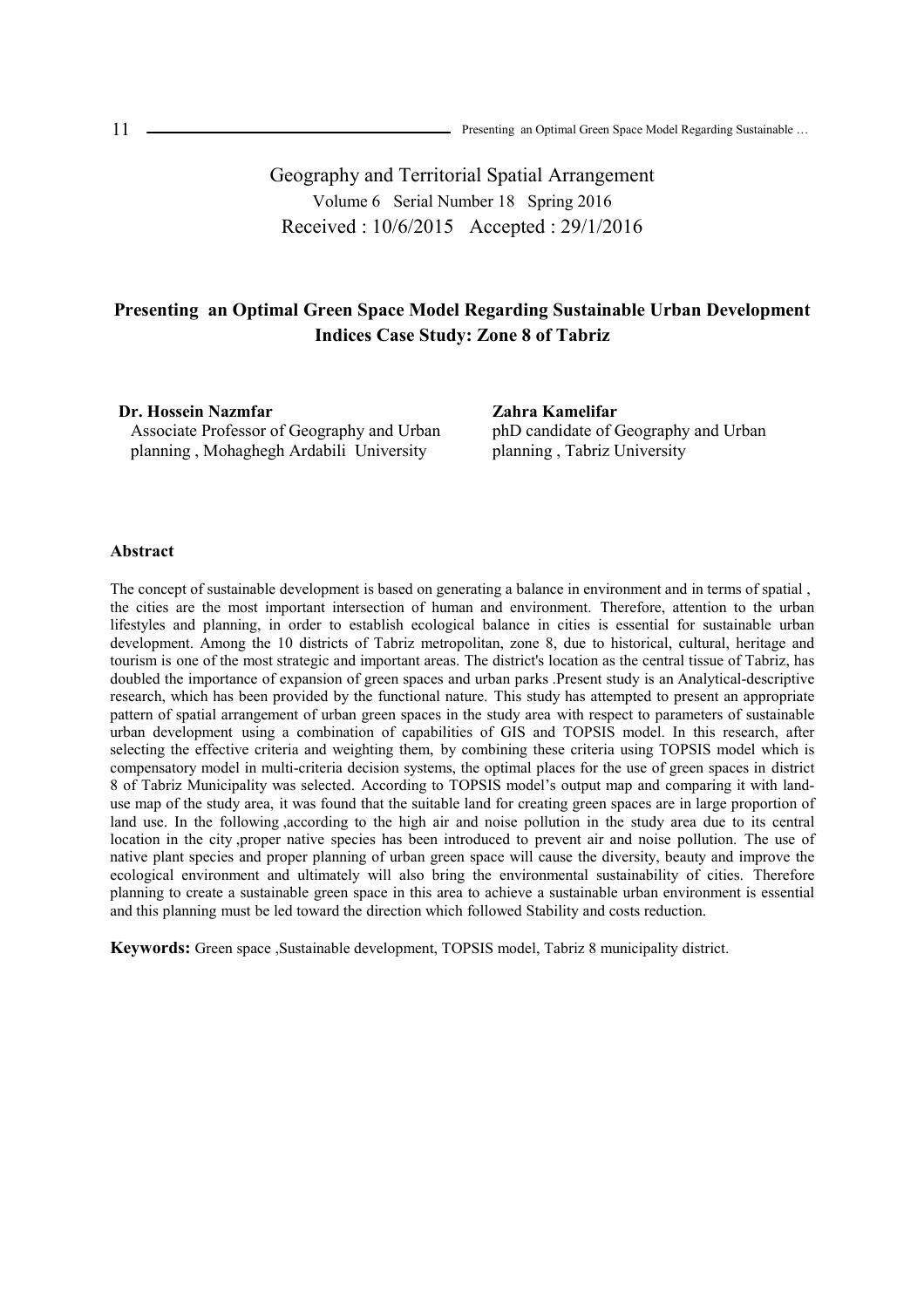Geography and Territorial Spatial Arrangement Volume 6 Serial Number 18 Spring 2016 Received : 25/4/2015 Accepted : 23/12/2015

# **An Analysis on the Rapid Growth of Urbanization and Quality of Life in Ahvaz Metropolitan**

**Dr. Nahid Sajadiyan** 

Associate professor of Geography and Urban planning,Shahid Chamran Ahvaz University

### **Safiye Damanbagh**

phD candidate of Geography and Urban planning,Shahid Chamran Ahvaz University

#### **Dr. Morteza Nemati**

Associate professor of Geography and Urban planning,Shahid Chamran Ahvaz University

#### **Ali Shojaieeyan**

Member of scientific board, Shahid Chamran Ahvaz University

#### **Abstract**

Growth of population and increase of immigration to Ahvaz, ( subsequent to the policy of lands reformation , increase of oil price and flowing petro dollars in to Ahvaz, as the province center , increasing development of different industries, increase the political and administrative importance of this city , imposed war and . . . has created the rapid growth of urbanization in Ahvaz city. Rapid growth of urbanization in Ahvaz has created some problems for this city, as the seventh metropolitan city of our country regarding the quality of life. The present study has been carried out with the aim of conducting an analysis of selected indicators of quality of life in Ahvaz in cases of Kianpars, Golestan and Ameri. This theoretical – practical research has been carried out with a descriptive - analytical method. The information needed to conduct this research was collected by the application of survey and Library method. The data and information were analyzed by using SPSS and EXCEL. Findings were achieved on both qualitative and quantitative level. Qualitative findings show that rapid growth of Ahvaz has been the important factor in stay back of the planners in quality development in proportion to the quantity development. In fact, the genesis and expansion of the volume of marginal areas (about 40 percent), inequalities and imbalance in urban per capita allocation and development of environmental problems have been the most important consequences of rapid urbanization in quality of life in Ahvaz. Based on other part of the quantitative findings, in terms of satisfaction and quality of life, significant differences have been observed among the aforementioned districts under the study. Generally, selection indicators employment, income, transportation, residential condition, education, health, security, leisure, dependence and belonging to the district and ICT, Kianpars with the highest quality of life was identified as superior, Golestan was identified as medium and Ameri has the lowest level of satisfaction and quality of life. Based on the results and system and geographic approach, In the study process, 'where', 'how' and 'why' questions about the topic of this thesis, it can be said that rapid and unbridled urbanization has severely limited many opportunities for improving the quality of life in Ahvaz and on the other hand, it has caused inharmonious and unbalanced conditions in different urban environments. Finally, in accordance to the findings, suitable solutions have been proposed.

Keywords: Urban quality of life, rapid urbanization assesment of Cell Movements of Physical - Social indicators of …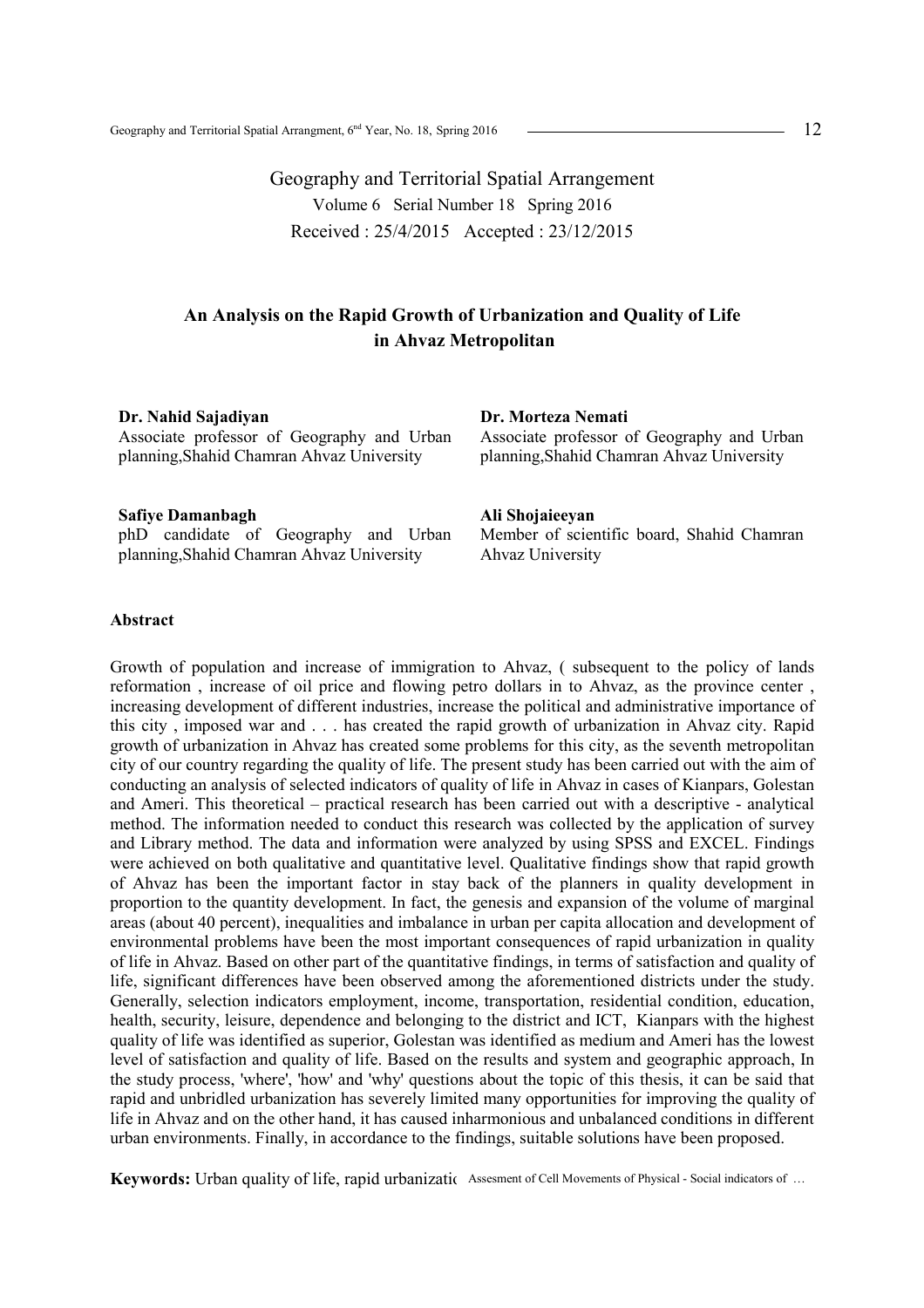Geography and Territorial Spatial Arrangement Volume 6 Serial Number 18 Spring 2016 Received : 22/4/2015 Accepted : 26/12/2015

# **Assesment of Cell Movements of Physical - Social indicators of Out Skirt Settlements Case Study: Northern Outskirt Settlement Area of Tabriz**

**Dr. Akbar Asghari Zamani**  Associate professr of Geography and Urban planning, Tabriz University

**Dr. Mohsen Ahadnejad Rooshti**  Associate professr of Geography and Urban planning, Zanjan University

**Shahrokh Zadvalinejad Khaje**  PhD candidate of Geography and Urban planning, Shahid Chamran Ahvaz University

#### **Abstract**

Chaotic and uncontrolled physical expansion of cities is one of the problems of the city and citizenship of the third world in the modern time , so that, through a continuous process, the physical limits and spaces of the city is growing, in terms of quantity and qualityin both vertical and horizontal directions . Therefore, one of the causes for forming this trend and also one of the most important consequences of it , is the urban outskirting. And if this process is being quick and uncontrolled, will lead to an inappropriate combination of problematic urban spaces .Therefore, one of the most important factors in shaping this trend and also one of the most important consequences of it, is the urban outskirting.These areas, from the view point of physical-social indicators are situated in an undesirable conditions.Therefore, the purpose of this paper is the evaluation of cellular physical social parameters' changes in the marginal areas at the north part of Tabriz city. Thestatistical population is the marginalized areas of the northern part of Tabriz in 1996-2006. The study method is of applied descriptive-analytical and comparative one and to evaluate the changes ranged from 1996 to 2006, LCM and Crosstab method have been used in software environment Edrisi Selva.The study results by Crosstab method suggests that physical - social indicators during this time period at downskirts areas at the northern part of Tabriz city has improved in quality and quantity. During this period, as we close from the geographic downskirts to the city texture, the quantity and quality indicators will increase and shows that in this course , the movement of indicators in urban blocks has improved from the margin to the text part.

**KeyWords:** cell movements, informal settlements, physical - social indicator, Tabriz.